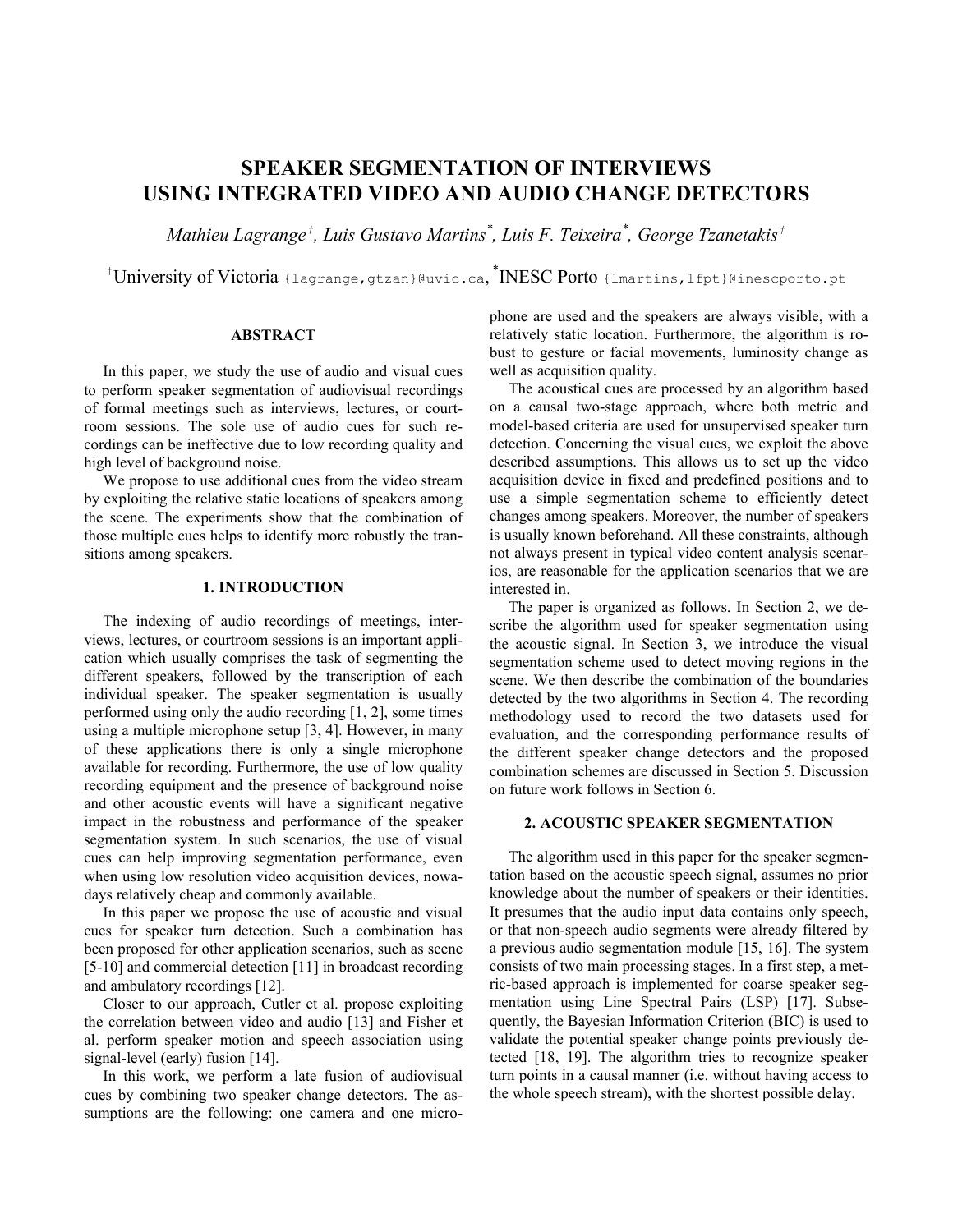

**Figure 1** – Two-stage metric and model-based acoustic speaker segmentation.

<span id="page-1-0"></span>A summarized system overview of the algorithm is presented below, and shown schematically in [Figure 1.](#page-1-0) The interested reader can find a more detailed description in [20, 21], as well as a comparative evaluation of this algorithm's performance, where it achieved comparable results to other more computationally demanding and non-causal approaches.

The algorithm starts by down-sampling the input speech audio to 8 kHz, 16 bits mono audio format, and applies a pre-emphasis filter (using a first order FIR filter with frequency response  $H(z) = 1 - 0.93z^{-1}$ . The speech stream is then divided into analysis frames of about 16 ms duration, without overlap. From each audio frame 10-order LSP features are extracted [17].

In the first stage, speaker change detection is coarsely performed using a metric-based approach to calculate the distance between consecutive and non-overlapping speech segments (see [Figure 1](#page-1-0)). Each speech segment includes 55 speech frames (corresponding to about 1 sec.), which is the minimum number of frames that prevents an ill-conditioned covariance matrix for  $10^{th}$ -order LSPs.

Assuming that the LSPs are Gaussian distributed, each speech segment can be represented by the covariance matrix Σ of a multivariate Gaussian model. The Kullback-Leibler (K-L) divergence shape distance [17] is then used to estimate the distance between two subsequent speech segments (represented as *D* in [Figure 1\)](#page-1-0).

A potential speaker turn point is detected between two segments  $(i, i+1)$  whenever its divergence distance  $D(i, i+1)$ is a prominent local maximum (i.e. when compared with its preceding and following segment distances). In this paper, the parameter  $\alpha$  was set to 0.8, as defined in [22].

As an attempt to reduce the false alarm rate that results from the metric-based approach (which is tuned for lower miss detections as opposed to few false alarms), BIC [18, 19] is used in the second stage to validate any potential speaker change point detected by the coarse segmentation procedure. However, BIC is well known for suffering from insufficient model estimation traits when dealing with small amounts of data, as happens from just using data from two speaker segments. In an attempt to circumvent this, as new speech segments are received, and while no potential speaker change is detected, all the arriving data is used to incrementally update the current speaker model. At the presence of a potential speaker change, this will allow better model estimates, potentially increasing the accuracy of the BIC validation. In order to implement such an approach, we make use of a solution based on quasi-GMM modeling, a non-iterative technique that allows causal operation with a reasonable accuracy, and originally proposed in [23]. In this paper we set the BIC penalty parameter  $\lambda$  to 0.6, as used in [22].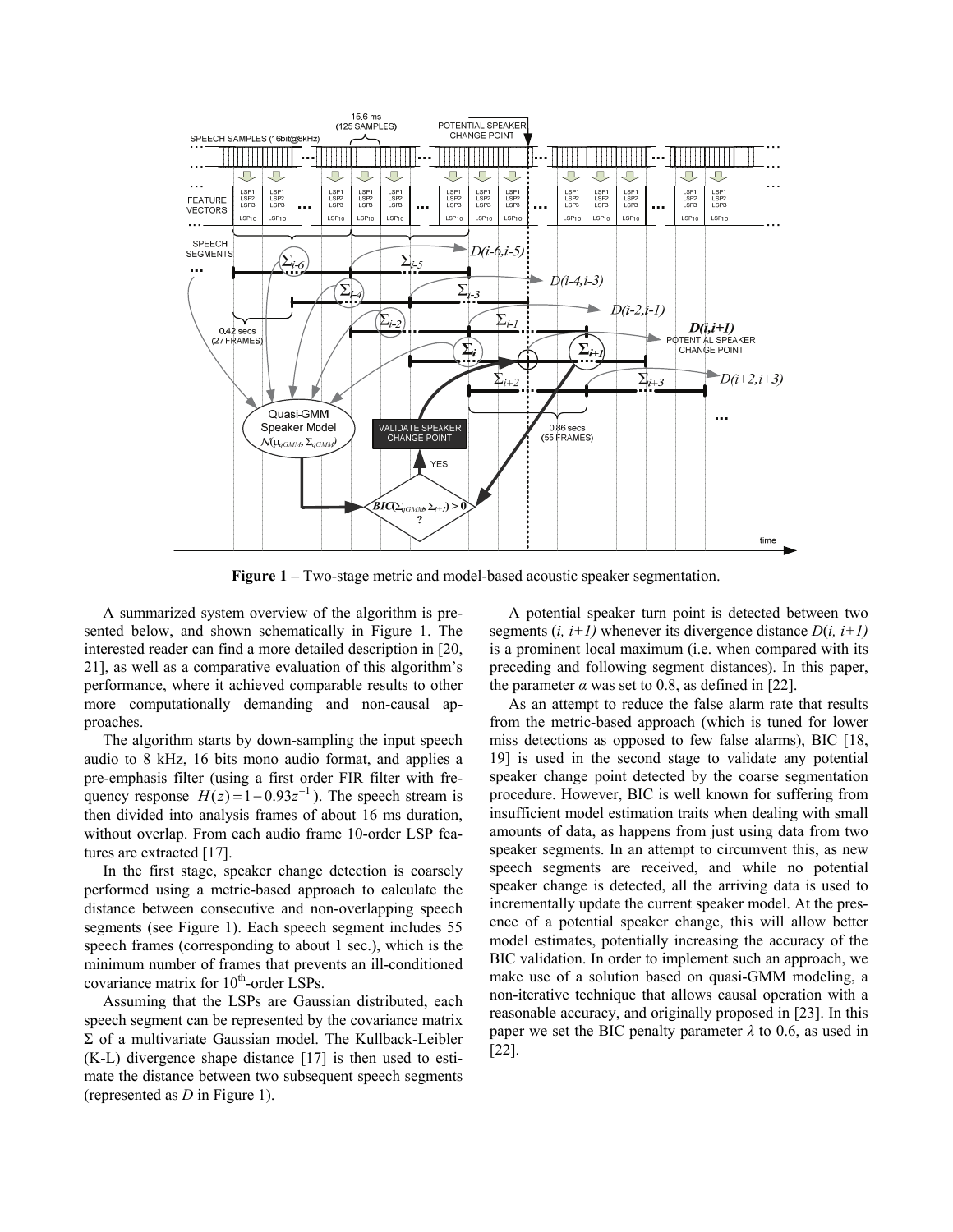## **3. VISUAL SCENE SEGMENTATION**

<span id="page-2-0"></span>Most of existing research for the segmentation of video content using visual cues uses intensity or colorimetric changes [7]. Here such cues are not useful as the camera is supposed to be static. A very common approach relies on face detection to identify potential speakers [24]. Alternatively, we propose to exploit the relative static locations of speakers within the scene avoiding complex face and mouth/lips detection algorithms.

In this paper, we limit ourselves to scenarios with only two speakers, such as interviews or lectures. However, the proposed video scene segmentation can easily be generalized to a larger number of speakers, provided that the locations of each speaker are previously given.

<span id="page-2-1"></span>In order to identify the person speaking we will be using motion estimation. Moreover, since we are considering only sequences with two persons facing the camera it should be safe to assume that there are two distinct visual regions associated with each person [\(Figure 2](#page-2-1)).

The separation of these regions is defined by a boundary  $\beta$ . For simplicity this is kept as a vertical straight line splitting the image in two halves. It should however be noted that the two regions could be arbitrarily complex and defined, for example by binary masks. This scheme can be generalized to several speakers, by previously selecting several areas of interest.

<span id="page-2-2"></span>The motion was estimated using a traditional block matching algorithm [25]. For all test sequences, 4x4 blocks were used, with 1x1 shifts and a 4x4 maximum search range. Based on the motion, two features were then computed: motion centroid and motion balance. A dense motion map could also be estimated based on optical flow techniques but, given the usually poor image quality, it would not add relevant information.

The motion centroid is calculated using the absolute value of each component in each pixel as a weight. It can be defined as follows:

$$
(C_x, C_y) = \left(\frac{\sum_{i} x |\Delta_x|}{\sum_{i} |\Delta_x|}, \frac{\sum_{i} y |\Delta_y|}{\sum_{i} |\Delta_y|}\right) \tag{1}
$$

where *I* is a set containing all pixels of the image, and  $\Delta_{\mathbf{x}}$  and  $\Delta_{\mathbf{y}}$  are horizontal and vertical components of the motion, respectively. To avoid excessive jitter, a median filter of order 5, *i.e.* the current and the past four estimates, is applied to estimate a more accurate centroid.



Figure 2 – Definition of visual regions.

In a first approach, given the motion centroid for each new frame, a simple classifying algorithm can be applied. It consists of a threshold matching the previously defined boundary but with added hysteresis as shown in [Figure 2](#page-2-1). Instead of marking a frame as a speaker change when the centroid crosses the boundary, it is only marked as such if it crosses a new boundary displaced by a tolerance τ. The tolerance was set, for all sequences, as 5% of the frame width.

## **3.1. Adaptive Thresholding**

Even if the speaker is always moving while speaking, the amount of movement depends on each speaker, and may change across time. To adapt to the characteristic of each speaker and to allow change of dynamics over time, we propose to use an adaptive thresholding scheme.

We initialized a threshold for each region ( $\tau$ , and  $\tau$ ) as  $\tau$ . To update those thresholds, we propose to divide the evolution of the x-location of the centroid into left and right sections whose boundaries  $b_i(k)$  and  $b_r(k)$  respectively follow:

$$
C_x(b_l(k)-1) > \beta \wedge C_x(b_l(k)) < \beta \tag{2}
$$

and

$$
C_x(b_r(k)-1) < \beta \land C_x(b_r(k)) > \beta. \tag{3}
$$

In order to obtain more relevant boundaries, a median filter of order 30 is applied to the observed data. At each right boundary  $b(x)$ , the right threshold is updated as follows:

$$
\tau_r = \tau + (1 - \alpha) \cdot (\tau_r - \tau) + \alpha \cdot m_r / 2 \tag{4}
$$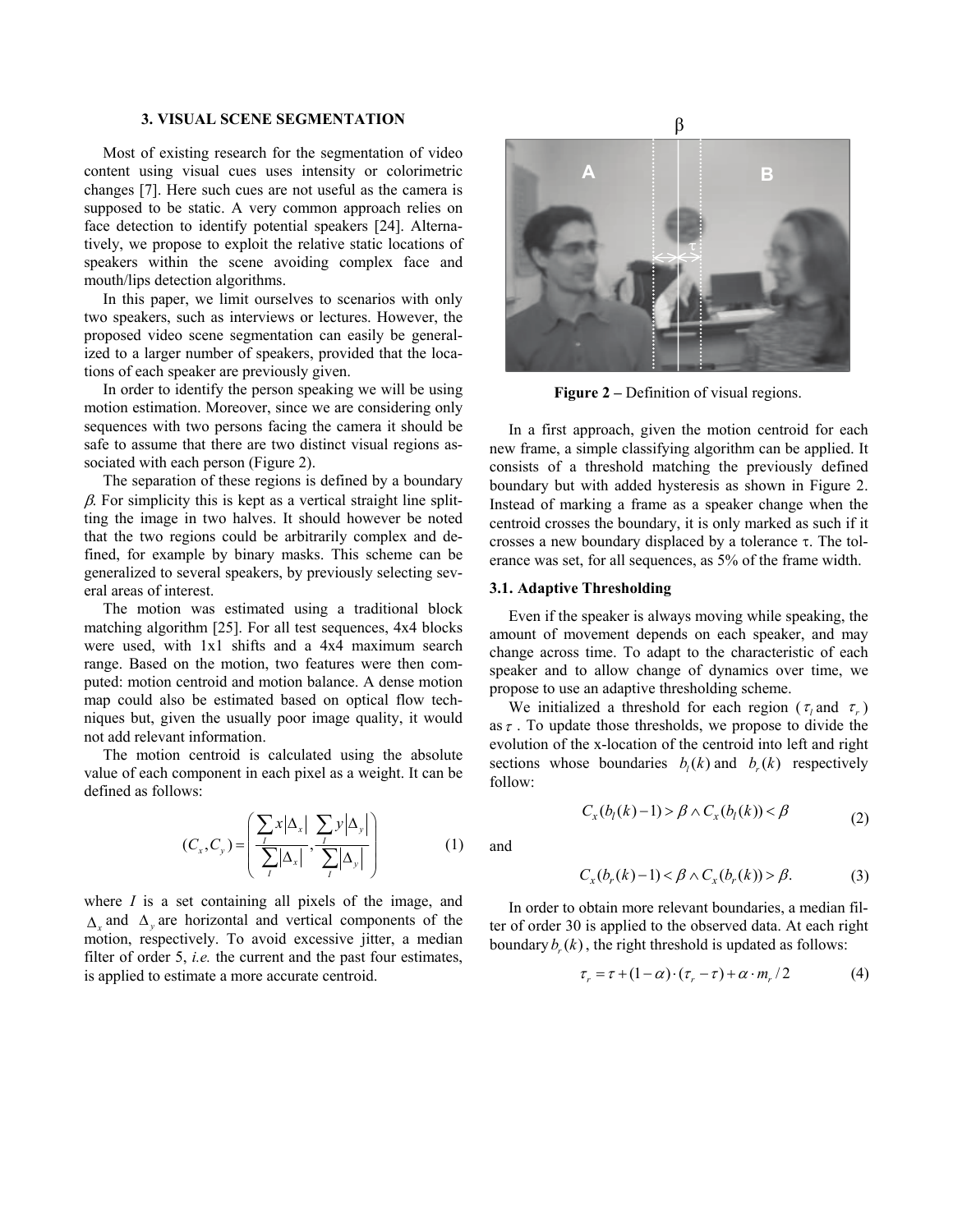

**Figure 3** – Centroid-based decision with adaptive thresholding.

<span id="page-3-3"></span><span id="page-3-2"></span>where  $\alpha = 0.5$  and  $m_r = \max_{i \in [b_l(k),...,b_r(k)]} (C_x(i) - \beta - \tau)$ . Right-speaker change detection is triggered if  $C_r(i) > \beta + \tau_r$  and if the last detection was a left-speaker detection. [Figure 3](#page-3-2) shows the evolution of *Cx* and the decision boundaries over time for one of the test sequences. The left-speaker detector is triggered similarly. One can notice that a speaker labelling can easily be achieved by considering which detector is triggered.

#### <span id="page-3-0"></span>**4. MULTIMODAL SEGMENTATION ALGORITHM**

While the acoustic and video speaker change detectors could be used independently, performing a combination will help improve the performance. We perform "decision indecision out" fusion [26] of the audio and video cues by combining the speaker changes boundaries detected using the two algorithms presented in the previous sections.

<span id="page-3-1"></span>The audio and video modalities can be considered to observe the same behavior of the audiovisual scene, but in a different way. Indeed, people tend to move their bodies, arms and lips before producing any sounds and the first sounds produced are usually non speech vocalizations such as breath, etc. The speech segments happen lastly, usually with half a second delay.

The visual change detector is then more likely to be fired before the audio one, as can be observed on [Figure 4](#page-3-3). Also, this last audio detector is more likely to detect the correct boundary but with a higher false alarm rate due to the presence of non speech sounds and background noise.

We aim at designing a causal combination algorithm that takes these two constraints into account. At a given time *t* advanced at video frame rate (30 fps), we seek for audio and video speaker change boundaries, respectively noted  $s_a(k)$  and  $s_v(k)$ , such that  $abs(s_{(a,v)}(k) - t)$  is below a given threshold  $\delta$ , set to 1.6 seconds. Only those boundaries are now considered. We then seek for the combination



**Figure 4 –** Properties of the different modalities.

of an audio boundary  $s_a(k_{\text{min}})$  such that  $abs(s_a(k) - t)$  is minimal and a video boundary such that

$$
s_v(k) - s_a(k_{\min}) < \delta/2
$$

and

$$
abs(s_v(k) - s_a(k_{\min}) + \delta/2) < abs(s_v(k) - s_a(k_{\min} + 1)).
$$

If those two conditions are met,  $s_a(k_{\text{min}})$  is used as a combined boundary and the two boundaries are discarded. An example of the resulting boundaries is plotted on [Figure](#page-4-0)  [5.](#page-4-0)

## **5. EXPERIMENTAL RESULTS**

The performance of the acoustic, visual and multimodal segmentation algorithms was evaluated in a dataset created for this task and described in the next subsection. The experiments consist of running the different algorithms and combinations of algorithms for each sequence of the dataset and comparing the resulting segmentation using a given set of metrics.

### **5.1. Experimental Setup**

In order to assess the performance of the proposed system, an audiovisual dataset was created by recording twospeaker conversations using a consumer web camera equipped with a microphone (refer to [Figure 2](#page-2-1) for an example of the quality of the images captured). The dataset comprises 14 audiovisual sequences of 5 different speakers, with a mean duration of 60 seconds. It is divided in two smaller datasets with different scenarios, one formal and the other closer to a real interview setting.

In the first scenario, the speakers are asked to alternatively read 8 poetry sentences. The total number of speaker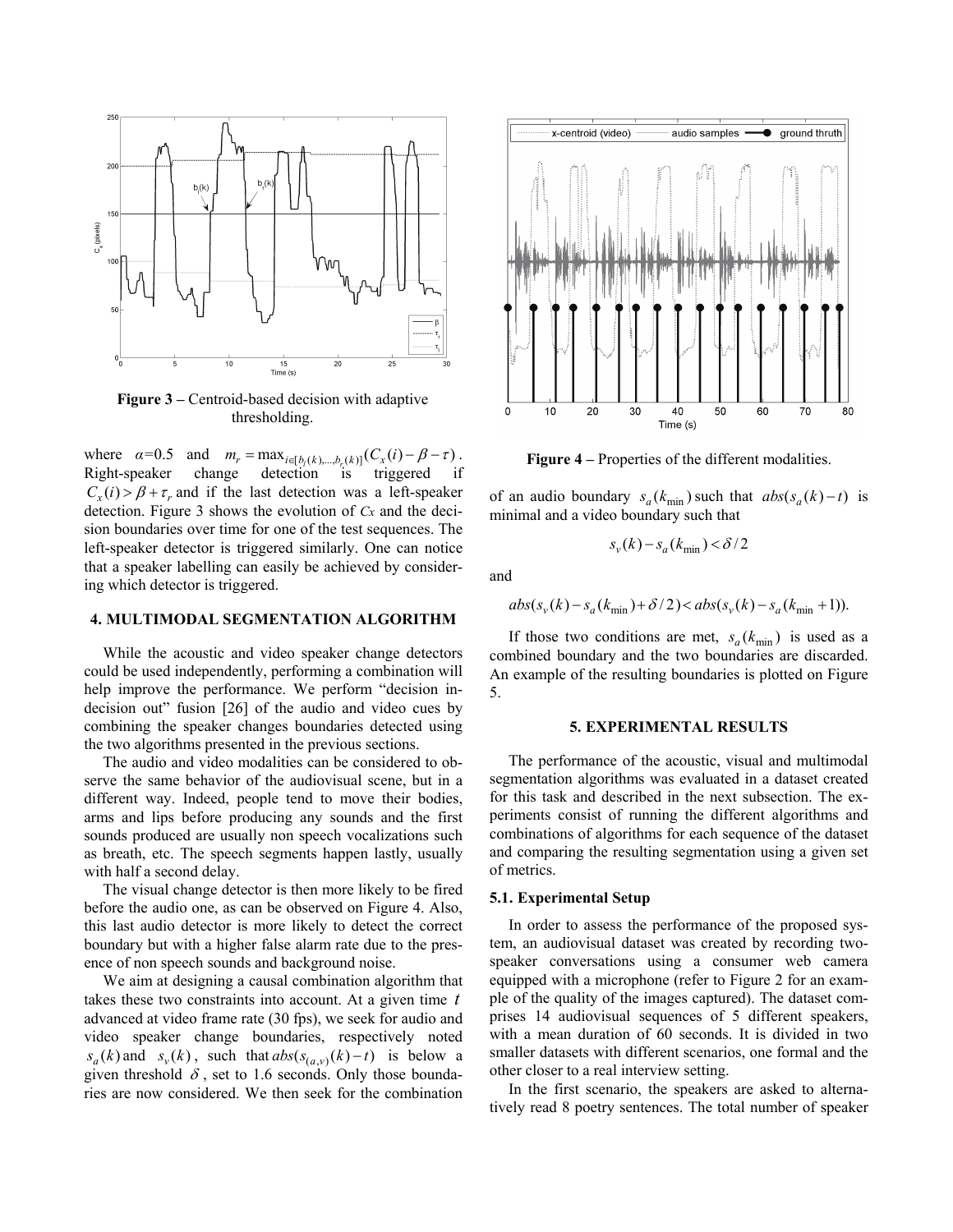

**Figure 5** – Combined speaker boundaries.

<span id="page-4-0"></span>changes for each sequence is therefore 15, plus the 2 edges corresponding to the start and end of the speech sequence (see [Figure 5](#page-4-0)). The speaker segments in this dataset have a mean duration of 4.14 seconds, with a standard deviation of 1.21 seconds. In the second one, the speakers are asked to improvise an interview without any prior preparation. The total number of speaker changes for each sequence is around 8, plus the 2 edges. The speaker segments in this dataset have a mean duration of 3.53 seconds, with a standard deviation of 6.68 seconds. Interested researchers can obtain the dataset by emailing the authors.

In this work we are interested in detecting speaker turn points, based on the acoustical speaker changes. So the boundaries that we are interested in correspond to those of the audio. The two datasets have therefore been handlabeled using the audio stream as the reference.

Few software platforms enable the combination of multimodal information in a flexible and efficient manner. The proposed implementation is a first attempt to achieve this goal. Both the audio and video based detection algorithms were implemented using an experimental version of Marsyas, an open-source  $C++$  software framework<sup>[1](#page-4-1)</sup> [27].

#### **5.2. Evaluation Methodology**

Two pairs of metrics have been used to assess the performance of the different speaker change detection implementations presented in this paper. On the one hand, one may use the false alarm rate (*FAR*) and the miss detection rate (*MDR*) defined as:

$$
FAR = \frac{FA}{GT + FA} \qquad MDR = \frac{MD}{GT} \tag{5}
$$

where *FA* denotes the number of false alarms, *MD* the number of miss detections, and *GT* stands for the actual number of speaker turns, i.e. the ground truth. A false alarm occurs when a speaker turn is detected although it does not exist, a miss detection *MD* occurs when the process does not detect

 $\overline{a}$ 

an existing speaker turn. On the other hand, one may employ the precision (*PRC*) and recall (*RCL*) rates given by:

$$
PRC = \frac{CFC}{DET} \qquad RCL = \frac{CFC}{GT} \tag{6}
$$

where *CFC* denotes the number of correctly found changes and *DET* is the number of the detected speaker changes. For the latter pair, another common metric is the  $F_1$  measure

$$
F_1 = \frac{2.PRC.RCL}{PRC + RCL}
$$
 (7)

that admits a value between 0 and 1. Higher values of  $F_1$ indicate that a better performance is obtained. Additionally, and as a reference, the following relationships between the pairs (*FAR, MDR*) and (*PRC, RCL*) hold:

$$
MDR = 1 - RCL
$$
  

$$
FAR = \frac{RCL \cdot FA}{DET \cdot PRC + RCL \cdot FA}
$$
 (8)

To compute those metrics, we used a tolerance between the detected boundary and the hand-labeled one of 0.8 seconds.

#### **5.3. Experiments**

The experimental results for the poetry reading dataset are summarized on [Table 1.](#page-5-0) The audio segmentation algorithm parameterized as described in Section [2](#page-0-0), performs as expected, with a low MDR and a high FAR, leading to an  $F_1$ -Measure around 50%. Concerning the use of the video cues, two detectors are considered. The first uses a constant threshold (presented as "video" in the tables) and the second uses the adaptive scheme proposed in Section [3.1](#page-2-2) (presented as "adaptive video" in the tables). Their performance characteristics are of a balanced FAR and MDR. The adaptive scheme outperforms the constant one and lead to an improvement of 7% in terms of  $F_1$ -Measure.

Compared to the respective performance of the two detectors, the combined one significantly decreases the FAR, while averaging the MDR, leading to an improvement of

<span id="page-4-1"></span>http://marsyas.sourceforge.net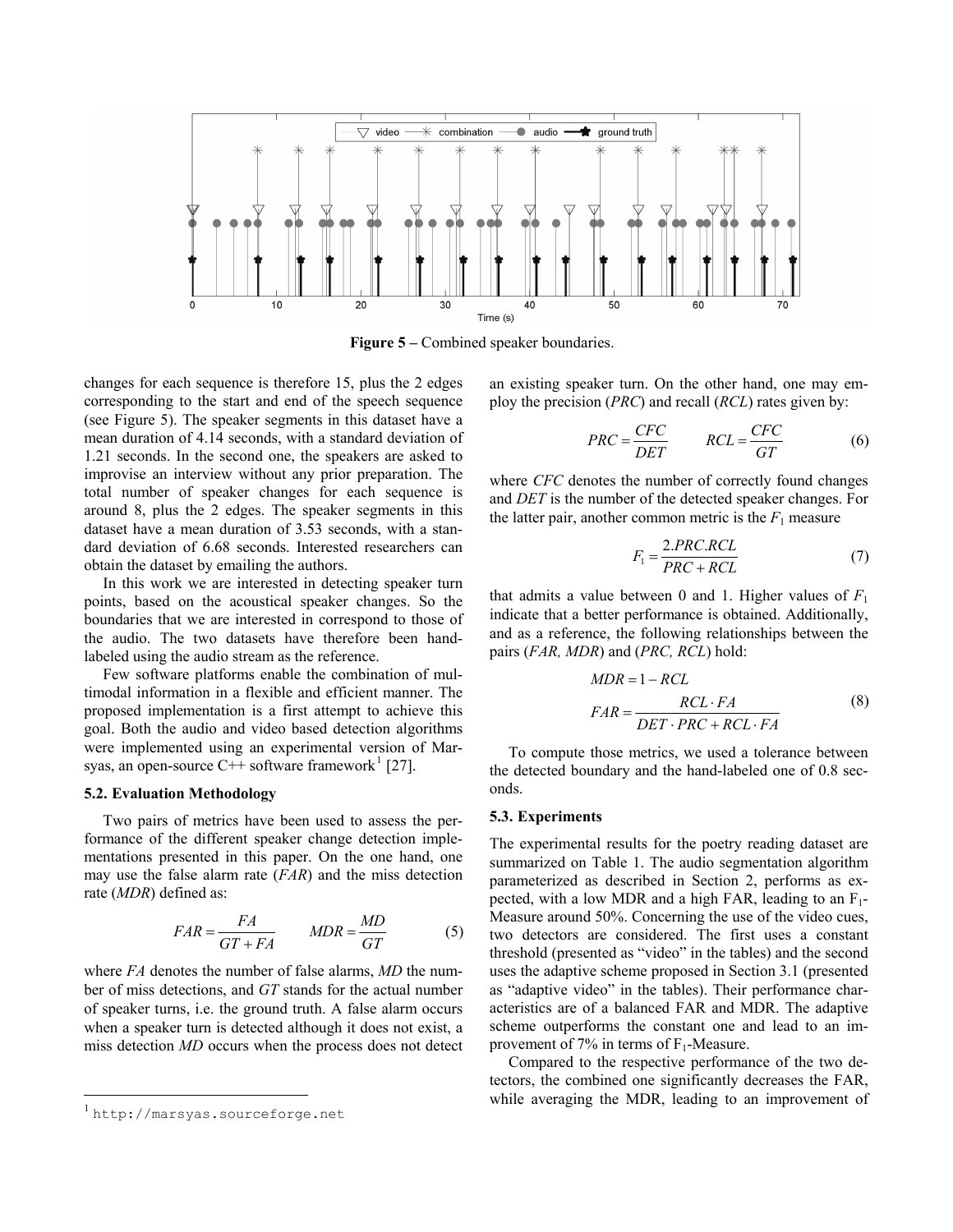|                      | <b>FAR</b> |        | <b>MDR</b> |        | Recall |        | <b>Precision</b> |        | $F_1$ -Measure |        |
|----------------------|------------|--------|------------|--------|--------|--------|------------------|--------|----------------|--------|
|                      | mean       | stddev | mean       | stddev | mean   | stddev | mean             | stddev | mean           | stddev |
| audio                | 63.52      | 4.43   | 7.63       | 10.18  | 92.37  | 10.18  | 34.6             | 5.36   | 50.21          | 6.75   |
| video                | 43.62      | 6.41   | 43.82      | 14.64  | 56.18  | 14.64  | 41.94            | 10.57  | 47.83          | 11.83  |
| adaptive video       | 34.81      | 6.04   | 37.16      | 12.39  | 62.84  | 12.39  | 53.66            | 11.16  | 57.88          | 11.72  |
| audio+video          | 36.68      | 6.84   | 30.02      | 7.65   | 69.98  | 7.65   | 54.72            | 8.06   | 61.17          | 6.95   |
| audio+adaptive video | 25.05      | 7.73   | 25.4       | 17.3   | 74.6   | 17.3   | 68.01            | 13.3   | 71.03          | 14.83  |

**Table 1 –** Performance results for the poetry reading scenario

<span id="page-5-0"></span>

|                      | <b>FAR</b> |        | <b>MDR</b> |        | Recall |        | Precision |        | $F_1$ -Measure |        |
|----------------------|------------|--------|------------|--------|--------|--------|-----------|--------|----------------|--------|
|                      | mean       | stddev | mean       | stddev | mean   | stddev | mean      | stddev | mean           | stddev |
| audio                | 53.38      | 12.18  | 20.71      | 24.06  | 79.29  | 24.06  | 39.63     | 10.16  | 51.4           | 12.63  |
| video                | 40.3       | 15.89  | 24.54      | 22.06  | 75.46  | 22.06  | 52.18     | 12.92  | 59.23          | 12.83  |
| adaptive video       | 28.01      | 10.9   | 39.73      | 31.28  | 60.27  | 31.28  | 56.96     | 19.57  | 56.7           | 25.16  |
| audio+video          | 36.26      | 10.77  | 35.26      | 24.99  | 64.74  | 24.99  | 51.84     | 12.08  | 56.04          | 15.76  |
| audio+adaptive video | 21.05      | 13.24  | 43.38      | 24.68  | 56.62  | 24.68  | 66.02     | 17.7   | 58.32          | 21.32  |

**Table 2 –** Performance results for the interview scenario

<span id="page-5-1"></span> $20\%$  over the audio performance in terms of  $F_1$ -Measure. In this formal setting, the proposed detection scheme performs reasonably well.

The results while using the informal interview setting are summarized on [Table 2.](#page-5-1) The audio detector achieves similar performances with a higher MDR rate. The adaptive thresh-



<span id="page-5-2"></span>**Figure 6** – Performance results for two configuration settings of the audio speaker change detector

olding scheme fails to adapt nicely and performs globally worse than the standard one. Yet, it achieves a lower MDR, which explains why the combination detector that makes use of the adaptive scheme still outperforms the one with the standard video detector.

From this, we can conclude that the proposed combination scheme takes advantage of the complementary characteristics of the performance statistics of the two combined detectors. This statement can be further asserted using the following experiment. We tested the combination scheme using an audio detector scheme with longer frame sizes (i.e. 256 samples instead of the 125 samples per frame, as defined in Section [2](#page-0-0)) in order to achieve a more balanced ratio between MDR and FAR performance. The comparative results for the poetry reading case are plotted on [Figure 6](#page-5-2). We can see at the bottom plot that, although the use of the proposed combination scheme still improve the  $F_1$ -Measure over the audio detection, the improvement is no more significant when the two detectors both have balanced statistical performance properties, i.e. their respective MDR/FAR≈1. To achieve better results in this aspect, the combined detector should be built on two stages. First, the sets of highly reliable audio and video boundaries should be selected. This would allow us to handle the case where only one detector is relevant, such as when the speaker is out of scope, resulting in a lower MDR. Next, an algorithm similar to the one proposed in the previous section could be used to handle non trite cases.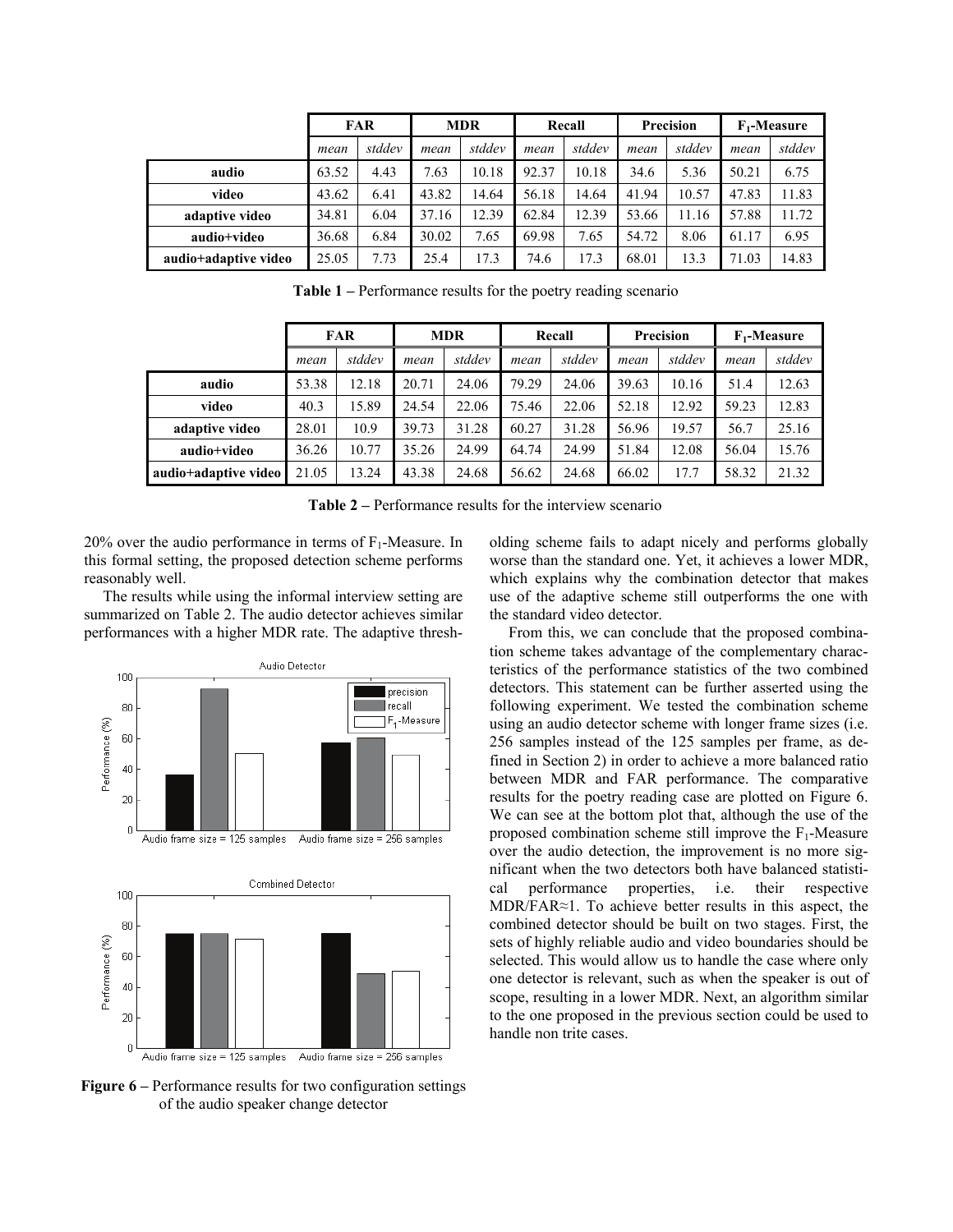## **6. FUTURE WORK**

<span id="page-6-0"></span>These experiments show that the proposed scheme is effective for the speaker segmentation of two-speaker interviews. We plan to work on more diverse setups such as meetings and court case recordings where the video can help even more due to the diversity of speaker levels.

We also intend to incorporate confidence indicators of the detected boundaries. This approach would be more versatile and would allow us to use detectors with similar statistical performance characteristics.

We also plan on using more sophisticated video detector algorithms, where the each speaker's relevant image areas would be automatically detected (e.g. mouth and chin) in order to correlate their motion activity with the speech signal.

## **7. CONCLUSION**

The segmentation of audiovisual interviews among different speakers has been studied. A segmentation of the video scene is performed using motion cues to assist an acoustic speaker change detector. Those two detectors are combined using a scheme that takes advantage of their complementary statistical performance characteristics.

It was shown that the use of video cues is helpful to overcome potential problems and also provide an automatic labeling without any need for any speaker recognition process.

#### **8. ACKNOWLEDGMENTS**

The authors want to thank Jennifer Murdoch, Randy Jones, Graham Percival, Adam Tindale, and Manj Benning for their readings and useful comments.

### **9. REFERENCES**

- [1] L. Lu and H. Zhang, "Real-time unsupervised speaker change detection," in *16th International Conference Pattern Recognition*, Quebec City, Canada, 2002.
- [2] L. Lu and H.-J. Zhang, "Speaker change detection and tracking in real-time news broadcasting analysis," in *10th ACM International Conference on Multimedia*, 2002, pp.  $602 - 610$ .
- [3] T. Pfau, D. P. W. Ellis, and A. Stolcke, "Multispeaker speech activity detection for the ICSI meeting recorder," 2001, pp. 107-110.
- [4] R. Prasad, L. Nguyen, R. Schwartz, and J. Makhoul, "Automatic transcription of courtroom speech," in *7th International Conference on Spoken Language Processing (ICSLP2002)*, Colorado, USA, 2002, pp. 1745- 1748.
- [5] S. Tsekeridou and I. Pitas, "Content-Based Video Parsing and Indexing Based on Audio–Visual Interac-

tion," *IEEE Transactions on Circuits and Systems for Video Technology,* vol. 11, pp. 522-535, April 2001.

- [6] Z. Liu and Y. Wang, "Major Cast Detection in Video Using Both Speaker and Face Information," *IEEE Transactions on Multimedia,* vol. 9, pp. 89-101, January 2007.
- [7] Y. Wang, Z. Liu, and J.-C. Huang, "Multimedia Content Analysis - Using Both Audio and Visual Clues," *IEEE Signal Processing Magazine,* vol. 17, pp. 12-36, November 2000.
- [8] H. Sundaram and C. Shih-Fu, "Video scene segmentation using video and audio features," in *IEEE International Conference on Multimedia and Expo (ICME2000)*, New York, USA, 2000, pp. 1145-1148.
- [9] J. Nam and A. H. Tewfik, "Combined Audio and Visual Streams Analysis for Video Sequence Segmentation," in *IEEE International Conference on Acoustics, Speech, and Signal Processing (ICASSP)*, Munich, Germany, 1997.
- [10] Y. Li, S. Narayanan, and C.-C. J. Kuo, "Content-Based Movie Analysis and Indexing Based on Audiovisual Cues," *IEEE Transactions on Circuits and Systems for Video Technology,* vol. 14, pp. 1073-1085, August 2004.
- [11] M. Covell, S. Baluja, and M. Fink, "Advertisement Detection and Replacement using Acoustic and Visual Repetition," in *International Workshop on Multimedia Signal Processing (MMSP06)*, Victoria, Canada, 2006.
- [12] B. Clarkson and A. Pentland, "Unsupervised clustering of ambulatory audio and video," in *IEEE International Conference on Acoustics, Speech, and Signal Processing (ICASSP99)* Phoenix, USA, 1999, pp. 3037-3040.
- [13] R. Cutler and L. Davis, "Look Who's Talking: Speaker Detection using Video and Audio Correlation," in *IEEE International Conference on Multimedia and Expo*, New York, USA, 2000.
- [14] J. W. F. III and T. Darrell, "Speaker Association With Signal-Level Audiovisual Fusion," *IEEE Transactions on Multimedia,* vol. 6, June 2004.
- [15] E. Scheirer and M. Slaney, "Construction And Evaluation Of A Robust Multifeature Speech/music Discriminator," in *IEEE International Conference on Acoustics, Speech and Signal Processing (ICASSP)*, Munich, 1997.
- [16] J. J. Burred and A. Lerch, "Hierarchical Automatic Audio Signal Classification," *Journal of the Audio Engineering Society,* vol. 52, pp. 724-739, July/August 2004.
- [17] J. P. Campbell, "Speaker Recognition: A Tutorial," *Proceedings of the IEEE,* vol. 85, September 1997.
- [18] S. Chen and P. S. Gopalakrishnan, "Speaker, Environment and Channel Change Detection and Clustering via the Bayesian Information Criterion," in *Proc. of DARPA Broadcast News Transcription and Understanding Workshop*, 1998.